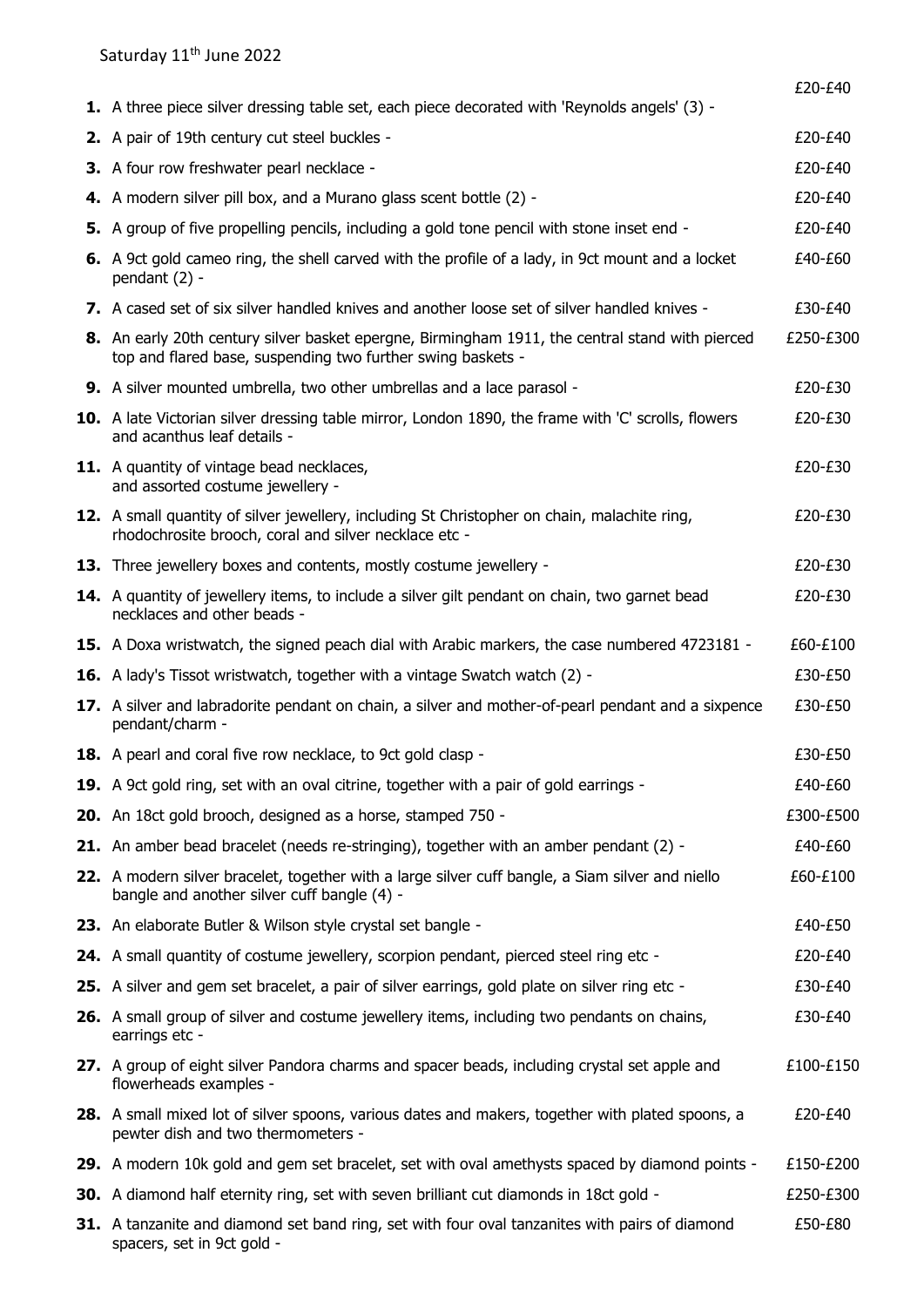| 32. An opal, emerald and CZ cluster ring, set in 9ct gold -                                                                                                                         | £30-£50   |
|-------------------------------------------------------------------------------------------------------------------------------------------------------------------------------------|-----------|
| 33. A white gold and gem set bangle, set with an oval blue topaz and diamond points in 9ct white<br>qold -                                                                          | £120-£150 |
| <b>34.</b> A silver and gem set pendant and bracelet suite -                                                                                                                        | £40-£60   |
| 35. A quantity of mostly silver jewellery, to include opal pendant on chain, tree of life pendant on<br>chain, Swarovski crystal necklace and bracelet suite, Aurora earrings etc - | £100-£150 |
| 36. A large modern amber pendant, with silver frame mount and on silver chain -                                                                                                     | £150-£200 |
| 37. A 'Crazy Horse' silver and gemset pendant, set with a turguoise coloured stone and a similar<br>pair of earpendants -                                                           | £30-£50   |
| 38. A pair of silver sauce boats, makers marks rubbed, with acanthus handles and hoof feet -                                                                                        | £120-£150 |
| 39. An Edwardian silver two handled cup/coaster, London 1902, Wakeley & Wheeler -                                                                                                   | £150-£200 |
| 40. A George III silver chocolate pot, John Emes London 1798, the cover with quill and sword<br>crest and hinged spout, with turned wood handle -                                   | £100-£150 |
| 41. An early 20th century silver teapot, Birmingham 1911 -                                                                                                                          | £100-£150 |
| 42. A late Victorian silver bachelor's teapot, London 1888, with half gadrooned body, ebony handle<br>and lift -                                                                    | £120-£150 |
| 43. An early 20th century silver cream jug, Chester 1917, in the Georgian taste -                                                                                                   | £60-£80   |
| 44. A Georgian silver strainer, London possibly 1789 -                                                                                                                              | £50-£100  |
| 45. A George III silver caddy spoon, Richard Crossley, London 1784, with shell shaped bowl -                                                                                        | £40-£60   |
| 46. A small quantity of silver plated wares, to include bottle coaster, cruets, chocolate pot etc -                                                                                 | £30-£50   |
| 47. A mid century Danish rosewood jewellery box by Klitgaard, containing a quantity of silver and<br>costumer jewellery -                                                           | £20-£40   |
| 48. A 19th century jewellery box, with lift out tray and lined interior -                                                                                                           | £30-£50   |
| 49. A quantity of silver plate, to include teawares, trays etc -                                                                                                                    | £30-£50   |
| 50. A George V silver caster, Sheffield 1930, together with a silver sifter spoon and a pair of plated<br>spoons $(4)$ -                                                            | £90-£100  |
| 51. Two open face stop watches, two Rotary wristwatches, a compass etc -                                                                                                            | £25-£30   |
| 52. A 9ct gold cross pendant on chain -                                                                                                                                             | £160-£200 |
| 53. A quantity of costume jewellery -                                                                                                                                               | £20-£40   |
| 54. An Italian enamelled presentation medallion, by Lorili Kratelli, cased -                                                                                                        | £20-£40   |
| <b>55.</b> A large quantity of watches -                                                                                                                                            | £20-£40   |
| 56. Approximately fifteen wristwatches, mostly Casio -                                                                                                                              | £20-£40   |
| 57. A Seiko 5 automatic wristwatch, a Seiko quartz watch and a Citizen automatic (3) -                                                                                              | £20-£40   |
| 58. A group of seven Seiko wristwatches and watch heads -                                                                                                                           | £20-£40   |
| 59. A silver cased open face pocket watch -                                                                                                                                         | £40-£60   |
| <b>60.</b> A quantity of ladies and gents wristwatches -                                                                                                                            | £20-£40   |
| <b>61.</b> A box of labelled watch components/parts -                                                                                                                               | £20-£40   |
| <b>62.</b> A tray of labelled watch parts/components -                                                                                                                              | £20-£40   |
| <b>63.</b> Two trays of labelled watch parts/components -                                                                                                                           | £20-£40   |
| <b>64.</b> A tray of labelled watch parts/components -                                                                                                                              | £20-£40   |
| 65. A tray of labelled watch parts/components -                                                                                                                                     | £20-£40   |
| 66. A tray of labelled watch parts/components -                                                                                                                                     | £20-£40   |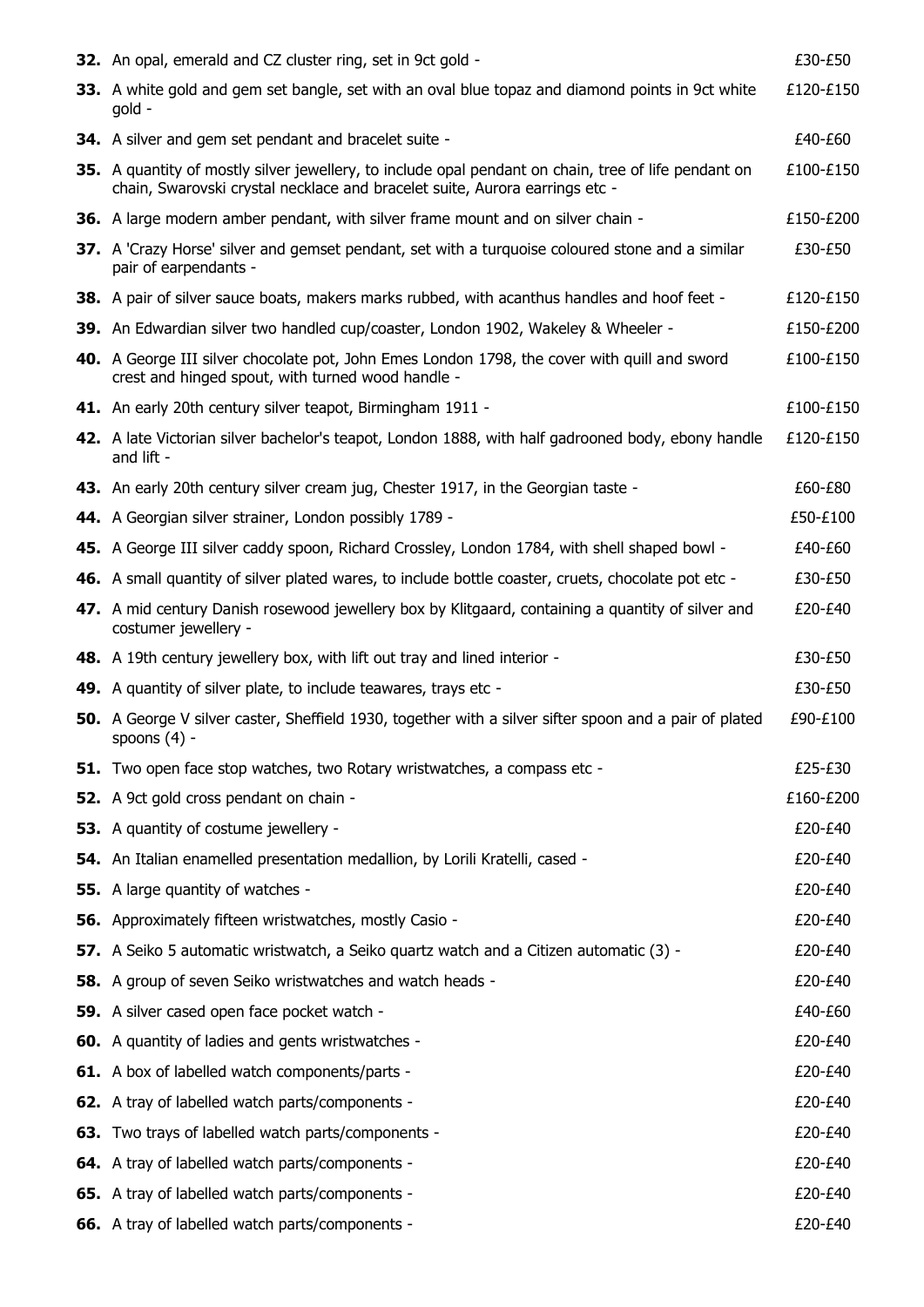| 67. A tray of labelled watch parts/components -                                                                                                         | £20-£40   |
|---------------------------------------------------------------------------------------------------------------------------------------------------------|-----------|
| 68. A quantity of pocket watch faces/dials and movements -                                                                                              | £20-£40   |
| 69. A North American buckle, naturalistically carved as a grizzly bear from an antler -                                                                 | £50-£80   |
| 70. A canteen of Webber and Hill Royal Gold Plate cutlery -                                                                                             | £20-£30   |
| 71. A yellow metal openwork pendant, set with split pearls, (two deficient) to a 9ct gold belcher<br>link chain -                                       | £250-£300 |
| 72. An 18ct gold wedding band -                                                                                                                         | £160-£200 |
| 73. A 9ct gold gate bracelet, to heart shaped padlock clasp -                                                                                           | £80-£120  |
| <b>74.</b> A yellow metal band ring -                                                                                                                   | £100-£200 |
| 75. Four pairs of 9ct gold earrings -                                                                                                                   | £80-£120  |
| 76. A small lot of jewellery, to include two 9ct gold signet rings, an eternity band, 9ct pendant on<br>plated chain etc -                              | £80-£120  |
| 77. A silver buckle bangle, together with two other silver bangles, silver pendants etc -                                                               | £40-£50   |
| 78. An Edward VII half sovereign, 1907, together with a small quantity of other coins and a 10<br>shilling note -                                       | £120-£150 |
| 79. A silver graduated watch chain, with 'T' bar, together with three wristwatches and a modern<br>pocket watch -                                       | £40-£60   |
| 80. A modern silver and mystic topaz pendant on chain, a green amber frog pendant on chain and<br>other jewellery items -                               | £30-£40   |
| 81. A small group of silver items, various dates and makers, comprising silver mounted scent<br>bottle, inkwell, pin dish and candlestick (4) -         | £120-£150 |
| 82. An oak cased canteen of silver plated cutlery and a set of fish eaters -                                                                            | £20-£40   |
| 83. A Mexican silver hat, together with a Mexican spoon, another spoon and a model greyhound<br>$(4) -$                                                 | £30-£50   |
| 84. A 22ct gold wedding band -                                                                                                                          | £140-£160 |
| 85. A quantity of costume jewellery, in two cases -                                                                                                     | £40-£60   |
| 86. A diamond three stone ring, the three diamonds illusion set in 18ct gold -                                                                          | £150-£200 |
| 87. Two 9ct gold wedding bands -                                                                                                                        | £60-£100  |
| 88. A 9ct gold signet ring and a continental 8ct gold gem set ring -                                                                                    | £70-£100  |
| 89. A quantity of costume jewellery, in various boxes -                                                                                                 | £30-£50   |
| 90. A Copelands cream pail, mounted in a silver basket, Birmingham 1907 -                                                                               | £70-£100  |
| <b>91.</b> A 9ct gold mounted cameo brooch, the shell cameo carved with the profile of a lady -                                                         | £40-£50   |
| 92. A pair of George III silver tablespoons, London 1815 -                                                                                              | £70-£100  |
| 93. A set of six Victorian silver spoons, Henry John Lias and Henry John Lias, London 1851 -                                                            | £60-£100  |
| 94. A mixed lot of silver spoons, various dates and makers, and a silver topped glass jar -                                                             | £50-£100  |
| <b>95.</b> A quantity of silver and costume jewellery -                                                                                                 | £20-£40   |
| 96. A Victorian silver christening mug, Martin Hall & Co, Sheffield 1856, with rococo style scrolls,<br>birds and flowers -                             | £60-£100  |
| 97. Coins: a small quantity of commemorative and other coinage -                                                                                        | £20-£40   |
| 98. An early 20th century silver and tortoiseshell jewellery box, Levi & Solomon, Birmingham 1913,<br>with hinged cover, lined interior and four legs - | £100-£200 |
| 99. A diamond single stone ring, illusion set in 18ct gold -                                                                                            | £100-£200 |
| 100. A diamond cluster ring, of target design, approximately 0.5ct total weight, all set in 9ct gold -                                                  | £400-£600 |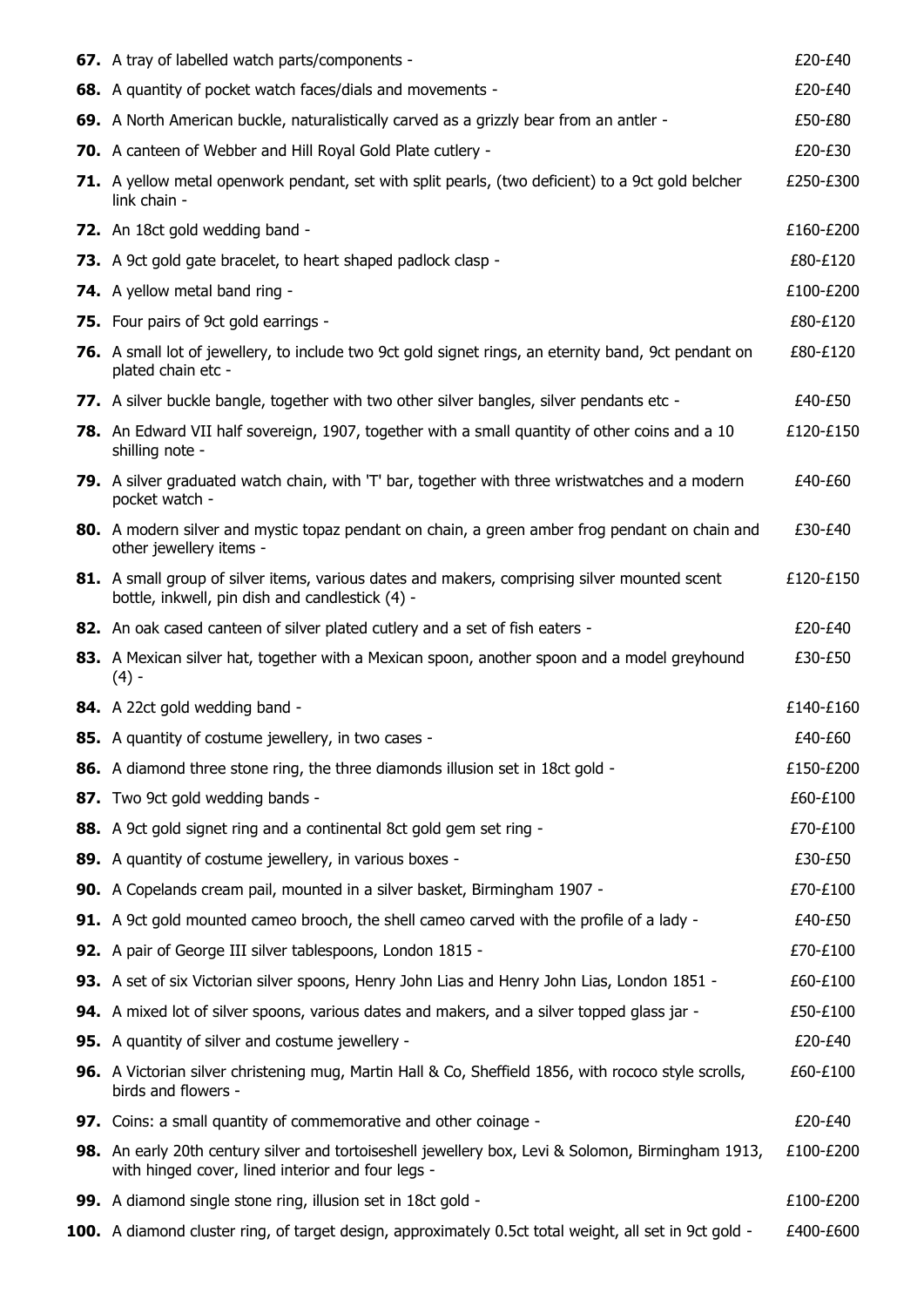| 101. An amethyst and diamond ring, the oval amethyst within a diamond border, with diamond set<br>shoulders, set in 9ct white gold -                             | £300-£500   |
|------------------------------------------------------------------------------------------------------------------------------------------------------------------|-------------|
| 102. A pair of diamond and sapphire earrings, each of cluster design, with sapphire in a diamond<br>border, set in 18ct white gold -                             | £400-£600   |
| <b>103.</b> A diamond five stone ring, set in 18ct white gold, approximately 0.6ct total -                                                                       | £650-£700   |
| 104. A sapphire and diamond dress ring, set with an oval sapphire within a border of round and<br>marquise cut diamonds, all set in 18ct white gold -            | £1800-£2200 |
| 105. A pair of diamond ear studs, of approximately 1ct total weight, set in 14ct white gold -                                                                    | £1100-£1300 |
| 106. A diamond single stone ring, the diamond of approximately 1.7ct claw set in 18ct white gold -                                                               | £3000-£3500 |
| 107. A pair of ruby and diamond earrings, each set with a marquise ruby in a diamond border, set<br>in 18ct white gold -                                         | £350-£400   |
| 108. A near pair of Edwardian silver bud vases, Sheffield 1908 and 1910 -                                                                                        | £70-£100    |
| 109. A near pair of silver faced photograph frames, marks rubbed, one with easel back -                                                                          | £50-£70     |
| 110. A cased set of three 15ct gold dress studs, each with horseshoe and flower detail -                                                                         | £60-£100    |
| 111. A Victorian vinaigrette, Yapp and Woodward, Birmingham 1853, with floral engraved cover and<br>pierced gilt grille -                                        | £120-£150   |
| 112. A Victorian vinaigrette, Birmingham 1862 with suspension loop and banded decoration,<br>together with a small snuff box by Samuel Pemberton, Birmingham -   | £80-£100    |
| 113. A small lot of jewellery items, including two large silver lockets, a silver watch chain, rolled<br>gold locket, silver cufflinks etc -                     | £100-£200   |
| 114. A green hardstone bangle, together with a Buddha pendant and other hardstone pendants -                                                                     | £20-£40     |
| 115. A quantity of mostly silver jewellery, some gem set -                                                                                                       | £40-£50     |
| <b>116.</b> A quantity of costume jewellery -                                                                                                                    | £30-£50     |
| 117. A group of silver and costume jewellery, buttons etc -                                                                                                      | £20-£40     |
| 118. After August Poitevin -<br>A bronze sculpture of William Shakespeare on circular base -                                                                     | £20-£40     |
| 119. After Ernest Rancoulet -<br>A bronze of a fisherboy -                                                                                                       | £20-£40     |
| 120. A group of five antique Black Forest bears -                                                                                                                | £20-£40     |
| 121. A 19th century Anglo-Indian sandalwood carved and inlaid work box, the top with leaf and<br>temple carvings, enclosing a fitted interior and mirror (a/f) - | £20-£40     |
| 122. A Meerschaum pipe, carved as a male head, with amber mouthpiece, together with three other<br>pipes $(4)$ -                                                 | £20-£40     |
| 123. A carved and stained chess set -                                                                                                                            | £40-£60     |
| <b>124.</b> A small quantity of opera glasses, mostly mother-of-pearl mounted (some a/f) -                                                                       | £20-£40     |
| 125. A pair of cloisonné enamel vases and another similar small vase (3) -                                                                                       | £20-£40     |
| 126. Treen: a cup and cover,<br>on turned column and spreading foot -                                                                                            | £20-£40     |
| 127. Natural History: an early 20th century narwhal tusk, mounted as a standard lamp, on domed<br>oak base -                                                     | £1000-£1500 |
| 128. A Blue John bowl, raised on a white onyx base (chipped) -                                                                                                   | £100-£200   |
| <b>129.</b> Natural History: a large amber specimen containing a scorpion, approximately 350g -                                                                  | £400-£600   |
| 130. A 19th century papier mache and lacquered snuff box, circular, the cover decorated with a<br>farming scene -                                                | £60-£100    |
| 131. A set of six cloisonne enamel napkin rings -                                                                                                                | £20-£40     |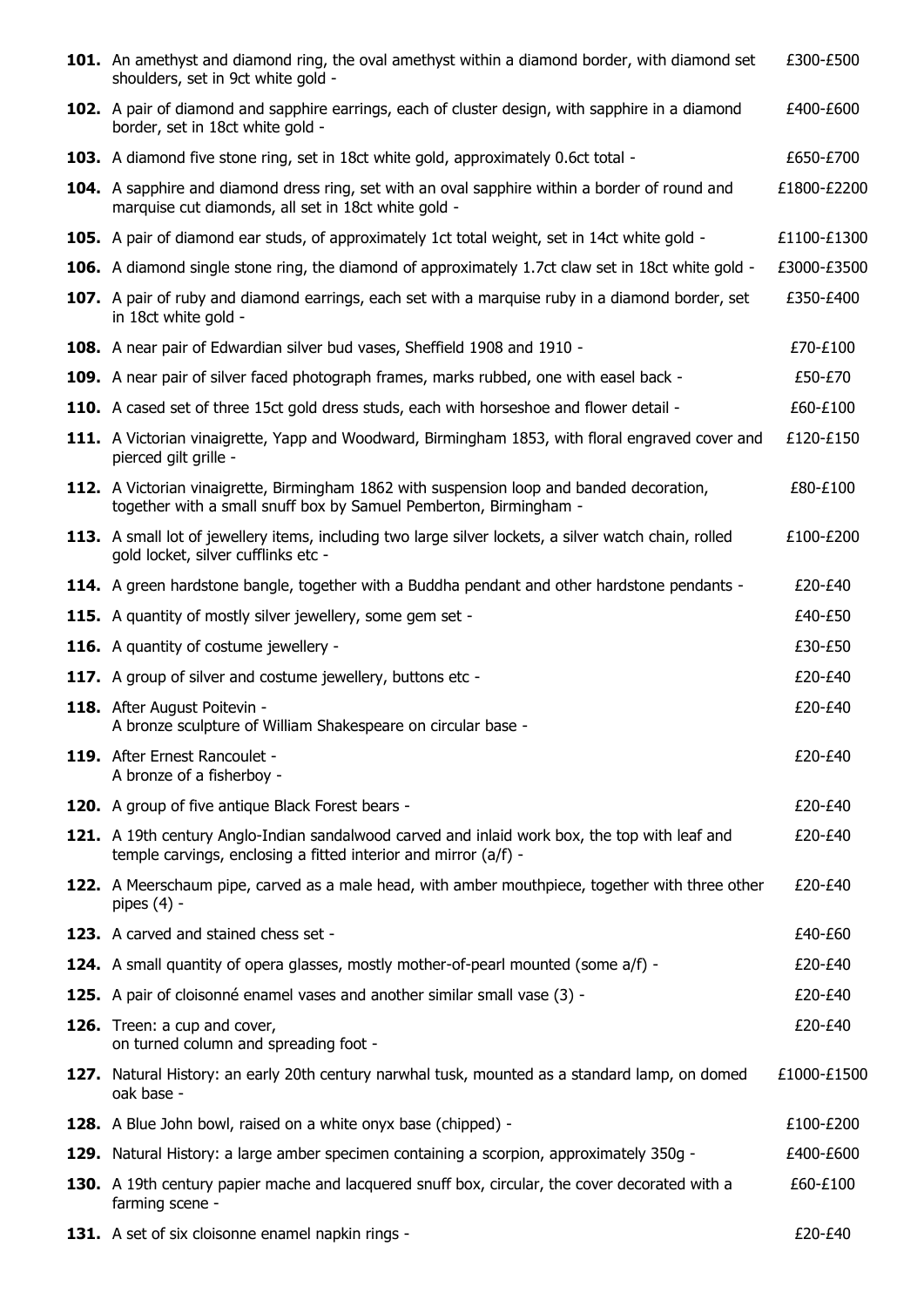| <b>132.</b> A Chinese cinnabar lacquer box and cover, the cover decorated with a figure in a landscape -                                                                                       | £20-£40   |
|------------------------------------------------------------------------------------------------------------------------------------------------------------------------------------------------|-----------|
| 133. A gilt metal table casket, decorated with scenes of courting couples, raised on ball feet -                                                                                               | £30-£50   |
| <b>134.</b> A painted porcelain panel, decorated with three bees in oak frame -                                                                                                                | £50-£70   |
| 135. An Italian micromosaic letter opener, surmounted by St Mark's lion, the handle inset with floral<br>decorated panels, the blade engraved Venezia -                                        | £30-£50   |
| 136. A 19th Century cast and enamelled metal stamp stand -                                                                                                                                     | £30-£50   |
| 137. Gossin: a bronze of a couple kissing, signed to reverse -                                                                                                                                 | £150-£200 |
| 138. A bronzed nude of a woman -                                                                                                                                                               | £60-£100  |
| 139. A 1970's art glass vase and another cylinder vase (2) -                                                                                                                                   | £30-£40   |
| <b>140.</b> Three commemorative glasses, each etched for a 1990's snooker championship -                                                                                                       | £20-£40   |
| <b>141.</b> A pair of Finnish Arabic tiles, each decorated with leaves -                                                                                                                       | £20-£40   |
| <b>142.</b> A pair of Chinese vases and covers, each painted with birds and flowering prunus, the covers<br>surmounted by lions -                                                              | £100-£200 |
| <b>143.</b> A set of seven Spode 'Celtic' cabinet plates, each with different decoration -                                                                                                     | £20-£40   |
| <b>144.</b> A collection of Portmeirion Botanical Garden wares, including storage jars, tableware, mugs etc                                                                                    | £40-£60   |
| <b>145.</b> A large Murano glass bowl -                                                                                                                                                        | £20-£40   |
| <b>146.</b> Meissen: a dessert service, comprising tazza, pair of plates and six smaller plates, each piece<br>decorated with insects and flowers within gilt borders -                        | £120-£150 |
| <b>147.</b> Daum: a heavy glass ashtray -                                                                                                                                                      | £30-£50   |
| <b>147A.</b> A Vista Alegre floral decorated vase and another continental vase -                                                                                                               | £30-£40   |
| <b>148.</b> A Royal Worcester figurine 'Night at the Opera', another, and a large cut glass rose bowl (3) -                                                                                    | £25-£30   |
| 149. A green glass carboy/bottle -                                                                                                                                                             | £20-£40   |
| <b>150.</b> A large collection of vintage bottles -                                                                                                                                            | £40-£60   |
| 151. An early 20th century Japanese dolls teaset, comprising teapot, sugar bowl, jug, four cups and<br>four saucers -                                                                          | £20-£40   |
| <b>152.</b> A Wedgwood 'Ice Rose' part coffee, tea and dinner service -                                                                                                                        | £30-£50   |
| 153. A pair of Royal Crown Derby miniature vases, each with Imari decoration, and a similar vase<br>raised on three legs -                                                                     | £40-£60   |
| 154. Two Capo di Monte figural groups and a pair of Austrian plates decorated with scenes after<br>Angelina Kauffman -                                                                         | £20-£40   |
| 155. A Royal Doulton character jug 'Capt Ahab', together with a Royal Doulton figure 'Julia', a<br>Crown Staffordshire 'Little Owl', a pair of turned candlesticks and a figure of Atlas (6) - | £20-£40   |
| <b>156.</b> A Grimwades Bairnsfather plate, together with a Victorian pot lid, 1897 commemorative beaker<br>etc -                                                                              | £20-£40   |
| <b>157.</b> A mixed lot of china and glass, to include Murano cane duck, pair Victorian seafood plates etc -                                                                                   | £20-£40   |
| <b>158.</b> A small quantity of glass paperweights including Caithness -                                                                                                                       | £20-£40   |
| <b>159.</b> A quantity of glassware, including paperweights, vases, decanter and glasses -                                                                                                     | £20-£40   |
| <b>160.</b> A Royal Doulton 'Yorktown' part tea service, together with a Staffordshire greyhound pen<br>holder, Sylvac pots etc -                                                              | £30-£50   |
| <b>161.</b> Royal Copenhagen: a 1983 Doll of the Year, together with two volumes on Royal Copenhagen,<br>Bing & Grondahl etc -                                                                 | £50-£100  |
| 162. A Chinese famille verte vase (a/f), together with a famille rose vase, a ginger jar and a pair of<br>turquoise glazed cockerels -                                                         | £40-£60   |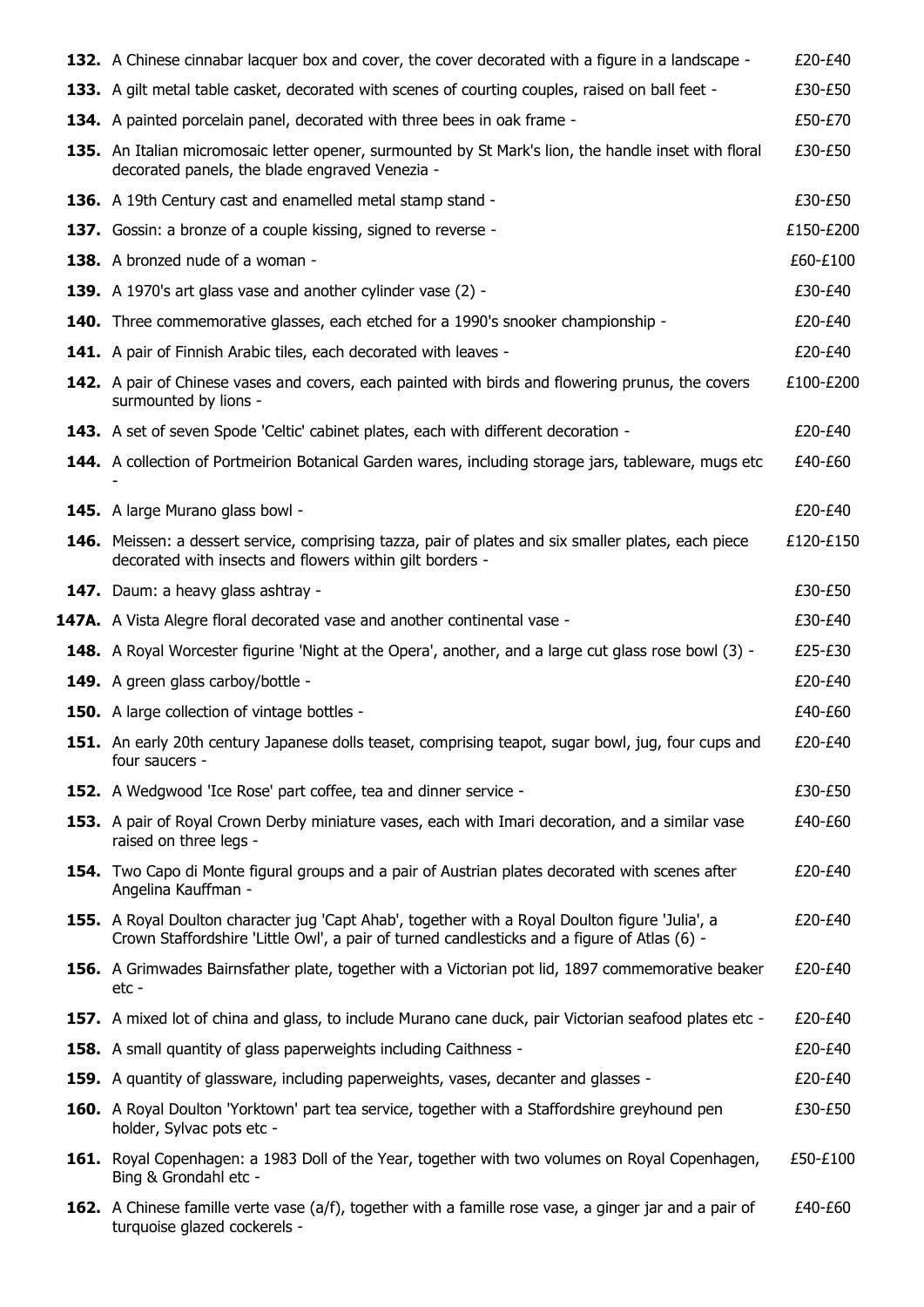| <b>163.</b> Three vintage pin dollies and a bisque doll -                                                                                                                                      | £20-£40   |
|------------------------------------------------------------------------------------------------------------------------------------------------------------------------------------------------|-----------|
| 164. A porcelain plaque, painted with a milkmaid (unframed) -                                                                                                                                  | £30-£50   |
| <b>164A.</b> Wemyss: a large mug, decorated with irises on a yellow and green ground, signed Wemyss<br>$221 -$                                                                                 | £100-£150 |
| 165. Three Royal Doulton figurines, comprising 'Lady Charmian', 'The Old Balloon Seller' and<br>'Debbie' (3) -                                                                                 | £50-£100  |
| 166. A Royal Doulton Iris decorated vase, together with a Doulton Seriesware bowl and tazza, and<br>other china -                                                                              | £40-£50   |
| 167. A Royal Albert 'Old Country Roses' part dinner and tea service (mostly seconds quality) -                                                                                                 | £150-£200 |
| <b>168.</b> A 1920's Paragon 'Two for Joy' part tea set, comprising teapot, milk jug, sugar bowl and plate                                                                                     | £50-£100  |
| 169. A Royal Worcester figural candle snuffer -                                                                                                                                                | £20-£40   |
| 170. A Royal Worcester blush ivory vase, with acanthus scrolled handles and painted with flowers,<br>with gilt highlights -                                                                    | £60-£100  |
| 171. A Royal Worcester cabinet plate, painted with roses and butterflies -                                                                                                                     | £20-£40   |
| 172. A pair of Royal Worcester vases, each painted with roses between green neck and foot -                                                                                                    | £40-£60   |
| 173. A matched pair of Hadleys Worcester vases, the first painted with a peacock, the second<br>painted with flowers (2) -                                                                     | £40-£60   |
| <b>174.</b> A pair of Japanese Satsuma vases, each painted with chrysanthemums and other flowers,<br>mountains behind, signed with gilt and black signature -                                  | £80-£100  |
| 175. A pair of Japanese Satsuma vases, of small size, each decorated with chrysanthemums and<br>other flowers, signed in gilt and black -                                                      | £50-£100  |
| 176. A Japanese Satsuma vase, decorated with acer branches and leaves -                                                                                                                        | £30-£50   |
| 177. A Japanese Satsuma vase, decorated with a panel of figures and a panel with a landscape,<br>signed in gilt and black -                                                                    | £40-£60   |
| 178. A Japanese Satsuma vase, decorated with two panels of figures within floral decorated borders                                                                                             | £30-£50   |
| 179. A group of three Japanese Satsuma bowls, the largest decorated with a landscape scene to the<br>centre and similar decoration to the exterior, the other two with floral decoration (3) - | £30-£50   |
| <b>180.</b> A Japanese Satsuma cup and saucer, decorated with birds on flowering branches -                                                                                                    | £40-£60   |
| 181. A pair of Japanese cups and saucers, each decorated with flowers and bamboo, and signed -                                                                                                 | £40-£60   |
| 182. A Japanese Satsuma censer and cover and a similar vase, each piece with figural decoration,<br>together with a bowl -                                                                     | £20-£40   |
| 183. A Japanses Satsuma circular box and cover, decorated with flowers in a landscape, the interior<br>with floral decoration -                                                                | £60-£100  |
| 184. A Japanese Satsuma box and cover, square and decorated with a panel of figures, wisteria and<br>landscape -                                                                               | £40-£60   |
| 185. A Japanese Satsuma circular box and cover, decorated with a bird and irises -                                                                                                             | £40-£60   |
| 186. A Japanese Satsuma dish, decorated with birds, bamboo and irises within a floral border -                                                                                                 | £50-£100  |
| 187. Four small pieces of Japanese Satsuma, comprising miniature teapot, lidded bowl, plate and<br>bowl, each piece decorated with figures and flowers -                                       | £40-£60   |
| 188. A small group of Japanese Satsuma, comprising miniature gourd shaped vase, ginger jar and<br>cover, two other miniature vases and two buttons -                                           | £40-£60   |
| 189. A Chinese famille rose saucer dish, decorated with figures, a pair of rose medallion plates, a<br>circular box and cover and another plate (5) -                                          | £40-£60   |
| 190. A pair of Japanese cups and saucers, decorated with gilt on a black ground, together with two<br>bottle vases, censers etc -                                                              | £40-£60   |
|                                                                                                                                                                                                |           |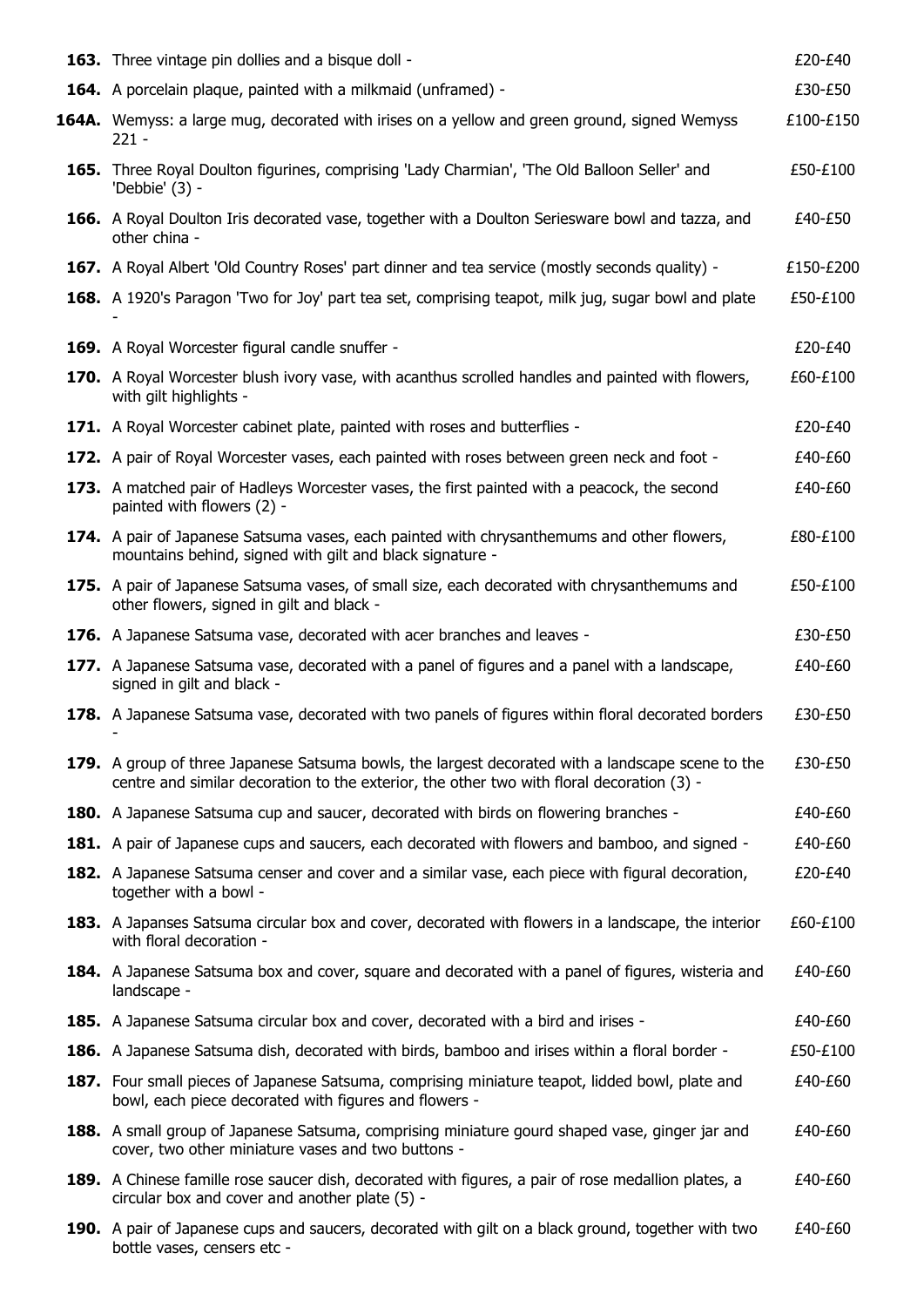| 191. Lladro: a seated artist -                                                                                                                                       | £20-£40   |
|----------------------------------------------------------------------------------------------------------------------------------------------------------------------|-----------|
| 192. Three Royal Doulton figurines, comprising 'Babie', 'Cherie' and 'Goody Two Shoes' (3) -                                                                         | £20-£40   |
| 193. A small quantity of decorative trinket boxes -                                                                                                                  | £20-£40   |
| 194. A pair of cut glass bowls and covers and a Murano goblet (3) -                                                                                                  | £20-£40   |
| 195. A Cauldon Corona Coronation Tea Set, in original box -                                                                                                          | £25-£30   |
| 196. A Myott 'Chelsea Bird' part dinner service -                                                                                                                    | £50-£60   |
| 197. Two large decorative cocktail glasses -                                                                                                                         | £20-£40   |
| <b>198.</b> A quantity of glassware, including etched glass storm lantern, pedestal bowls etc -                                                                      | £30-£40   |
| 199. A Grimwades Royal Winton chintz tea set -                                                                                                                       | £20-£40   |
| 200. A large Chinese figure of a scholar holding a ruyi sceptre (damaged) -                                                                                          | £20-£40   |
| 201. A Meakin 'Winston Churchill' character jug -                                                                                                                    | £20-£40   |
| 202. A mixed lot of china and glass -                                                                                                                                | £20-£40   |
| 203. Royal Copenhagen: a collection of blue and white coffee and tablewares -                                                                                        | £100-£200 |
| 204. Royal Copenhagen: girl with a bear (model 671) and another of a boy with a bear (model<br>$3468$ ) -                                                            | £70-£100  |
| <b>205.</b> Bing & Grondahl: two figurines, each of a child sitting on a stool -                                                                                     | £50-£100  |
| 206. Bing & Grondahl: three figurines, each of a child with puppy (3) -                                                                                              | £60-£100  |
| <b>207.</b> Bing & Grondahl: a seated lady playing a guitar -                                                                                                        | £30-£50   |
| 208. Bing & Grondahl: a seated boy playing an accordian -                                                                                                            | £30-£50   |
| <b>209.</b> Bing & Grondahl: a boy playing a flute -                                                                                                                 | £30-£50   |
| 210. Bing & Grondahl: three figurines, comprising girl with a doll, boy with blocks and a crouching<br>boy $(3)$ -                                                   | £60-£100  |
| 211. Bing & Grohdahl: a figural group of two children reading and another of a girl reading (2) -                                                                    | £40-£60   |
| 212. Bing & Grondahl: a figural group of two children and a Royal Copenhagen figure of a standing<br>girl -                                                          | £40-£60   |
| 213. Bing & Grondahl: a figural group of two children and another of a girl knitting (2) -                                                                           | £40-£60   |
| 214. A salt glazed jug and two pots -                                                                                                                                | £20-£40   |
| 215. Lladro: two figurines -                                                                                                                                         | £30-£50   |
| 216. A mixed lot of china, to include Lladro, Nao and Royal Doulton figurines (5) -                                                                                  | £30-£50   |
| 217. A quantity of decorative trinket boxes, miniatures etc -                                                                                                        | £20-£40   |
| 218. A large cut glass vase, with flared rim, another cut glass vase and a jug (3) -                                                                                 | £30-£50   |
| 218A. A pair of cut glass claret jugs and stoppers, together with a pair of ships decanters, three other<br>decanters and a French glass dessert set -               | £40-£60   |
| 219. A mixed lot of china -                                                                                                                                          | £20-£40   |
| 220. John Hamilton, 20th Century -<br>Birds in flight, oil on board -                                                                                                | £20-£40   |
| 221. Monica Coleman, 20th Century -<br>Highland Water, Emery Down, signed and dated, oil on canvas, together with a watercolour<br>and a limited edition print (3) - | £20-£40   |
| 222. Verbecque, 20th Century -<br>Canal scene, oil on canvas -                                                                                                       | £20-£40   |
| 223. Sandi Hitchens -<br>'Woolly Jumpers', acrylic, signed, unframed box canvas -                                                                                    | £30-£50   |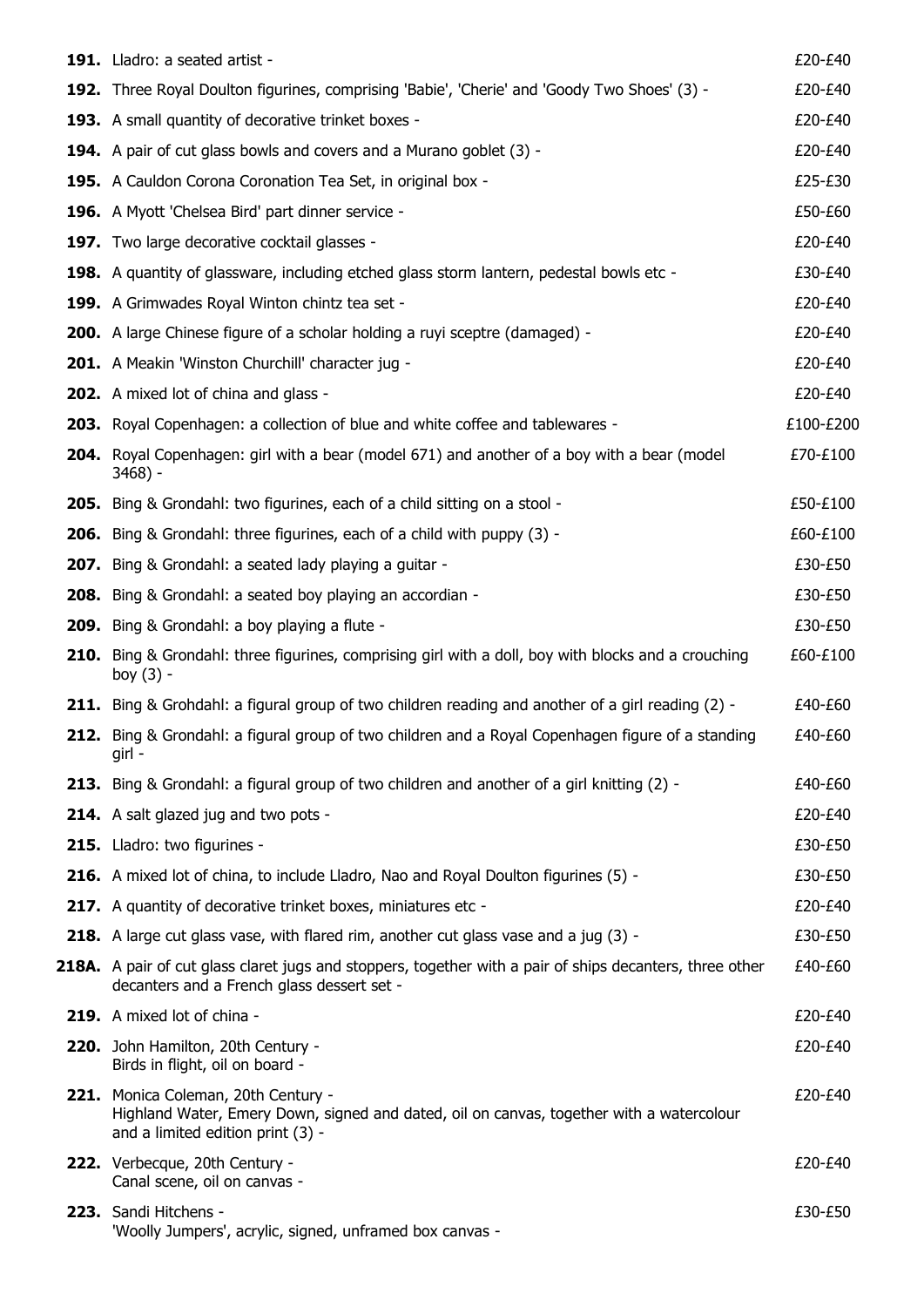| 224. Jacqueline Malley, 20th Century -<br>'Close Up', a study of a tiger, acrylic and gouache, initialled -                                                                     | £30-£50 |
|---------------------------------------------------------------------------------------------------------------------------------------------------------------------------------|---------|
| <b>225.</b> An 18th century Dutch style genre scene, depicting an interior tavern scene, signed,<br>watercolour, pen and ink, dated -                                           | £30-£50 |
| 226. Three framed prints of Bruges -                                                                                                                                            | £20-£40 |
| 227. A group of three pictures, comprising abstract unframed oil on canvas, figural oil on canvas<br>and a film canvas print for 'Blow-Up' (3) -                                | £20-£40 |
| 228. Evan Fraser -<br>Harbour scene, oil on canvas, signed -                                                                                                                    | £20-£40 |
| 229. Lynn Ratcliff -<br>Skyscape, initialled, box canvas -                                                                                                                      | £20-£40 |
| 230. Chris Fordham -<br>'Evening Lakeside', acrylic, signed -                                                                                                                   | £20-£40 |
| 231. 20th Century School -<br>Figures on a coastal path, oil on canvas, indistinctly signed -                                                                                   | £20-£40 |
| 232. Eastern School -<br>Figural scene in a foliate border, watercolour and gouache, and a framed trio of coloured prints<br>$(2) -$                                            | £20-£40 |
| 233. Johnson Hadley, 19th Century School -<br>Two landscape views, one in oil, one in watercolour -                                                                             | £20-£40 |
| 234. Henry Woodward, 20th Century -<br>Seascape, signed oil on canvas -                                                                                                         | £20-£40 |
| 235. John Walker, 20th Century -<br>Winter Sundown - Breamore, signed oil on board -                                                                                            | £20-£40 |
| 236. After Jack Merriott -<br>'Suffolk', a framed print of his railway poster design -                                                                                          | £50-£80 |
| 237. Stella Mary, 20th Century -<br>Street scene, oil on board, signed -                                                                                                        | £40-£50 |
| 238. 20th Century School -<br>Figure with birds and butterflies, indistinctly signed and dated 1960 -                                                                           | £30-£50 |
| 239. Six original watercolours, various artists, local scenes including Breamore, Ibsley, Ellingham etc                                                                         | £25-£30 |
| 239A. A mixed lot of pictures and prints, including watercolour by Dorris Kirlew, watercolour of Wells<br>Cathedral, 19th century engravings etc -                              | £30-£50 |
| 240. Henry George Wooldridge, 20th Century -<br>A group of works by the artist, including New Forest scene, mythological scenes etc -                                           | £20-£40 |
| 241. A group of three hunt prints, including a signed limited edition by Mark Huskinson and a<br>limited edition after Lionel Edwards (3) -                                     | £20-£40 |
| 242. A small quantity of books, including German anatomy volumes -                                                                                                              | £20-£40 |
| 243. Jane's Fighting Ships, two volumes, 1944-45 and 1946-47 (2) -                                                                                                              | £20-£40 |
| 244. Two shelves of books, mostly of travel and exploration interest -                                                                                                          | £40-£60 |
| 245. The Works of Josephus Flavius, 1825, in four volumes,<br>together with four volumes on Queen Victoria, two volumes on the Duke of Wellington and<br>other assorted books - | £40-£60 |
| <b>246.</b> A quantity of specimen mineral eggs -                                                                                                                               | £20-£40 |
| 247. Stamps: four stockbooks of Malta stamps and a stockbook of Canadian stamps -                                                                                               | £30-£50 |
| 248. Stamps: a quantity of stamp stock books of duplicate QEII stamps, mostly used but some mint<br>$(15$ volumes) -                                                            | £50-£80 |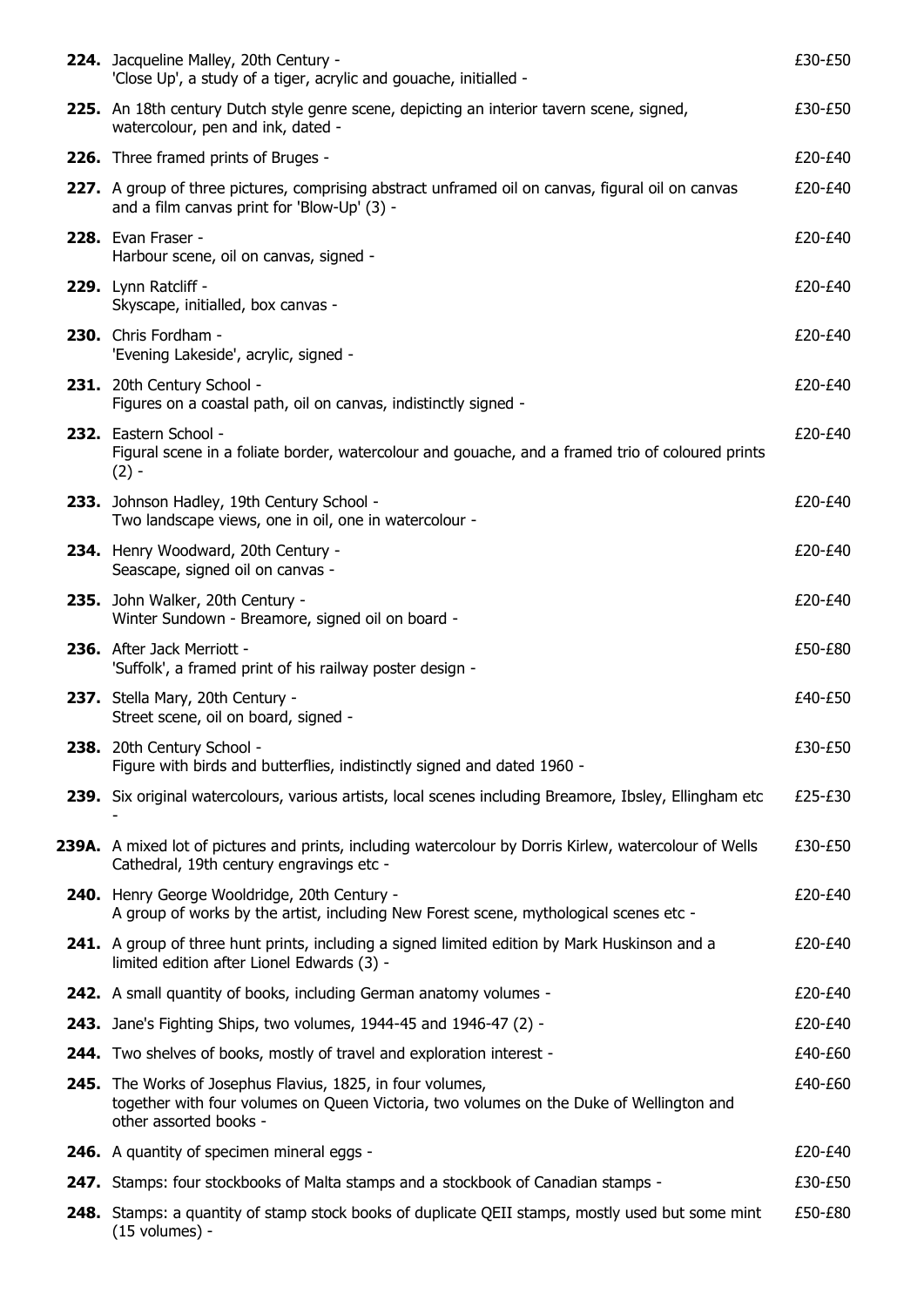| 249. A Wham' The Final' Box set, comprising T-shirt, notebook, pencil, calendar and double album,<br>numbered 12582/25000 -                                                                                                           | £20-£40   |
|---------------------------------------------------------------------------------------------------------------------------------------------------------------------------------------------------------------------------------------|-----------|
| <b>250.</b> Treen: a turned wooden dish and a quantity of specimen wood turned fruit -                                                                                                                                                | £20-£40   |
| 251. An Issey Miyake 'Pleats Please' drawstring bag and another bag (2) -                                                                                                                                                             | £60-£100  |
| 252. A mixed lot of stamps and coins, mostly Czechoslovakian interest -                                                                                                                                                               | £20-£40   |
| 253. Stamps: a World mix, much on pages -                                                                                                                                                                                             | £30-£50   |
| <b>254.</b> Stamps: GB and World mix, in folders and albums -                                                                                                                                                                         | £30-£50   |
| <b>255.</b> Stamps: GB and World mix including Windsor album -                                                                                                                                                                        | £30-£50   |
| 256. Stamps: GB and World mix, including Liberty album and pages -                                                                                                                                                                    | £30-£50   |
| <b>257.</b> Stamps: GB and World collection, including Strand album and others -                                                                                                                                                      | £30-£50   |
| 258. Stamps: GB and World mix, in various albums -                                                                                                                                                                                    | £30-£50   |
| 259. Stamps: A world mix, various albums and loose -                                                                                                                                                                                  | £20-£40   |
| 260. A leather case, collar boxes, GPO case etc -                                                                                                                                                                                     | £20-£40   |
| <b>261.</b> A pair of horn handled secateurs, together with a similar handled tankard and magnifying glass<br>$(3) -$                                                                                                                 | £20-£40   |
| 262. A vintage wirework egg basket, containing a quantity of specimen eggs etc -                                                                                                                                                      | £20-£40   |
| 263. A replica medieval weapon and a group of military figurines -                                                                                                                                                                    | £20-£40   |
| 264. A Hohner Arietta piano accordian -                                                                                                                                                                                               | £40-£60   |
| <b>265.</b> A quantity of 1:76 scale buses and coaches -                                                                                                                                                                              | £30-£50   |
| <b>266.</b> A quantity of glass slides, some coloured and some titled -                                                                                                                                                               | £20-£40   |
| 267. Stamps: GB box of mainly used loose material QV-QE2, including Penny Black, booklets -                                                                                                                                           | £30-£40   |
| 268. Stamps: British Commonwealth stockbook and catalogue QV-QE2, mint and used -                                                                                                                                                     | £30-£40   |
| 269. Stamps: box of world including albums, revenues with much older material included -                                                                                                                                              | £30-£40   |
| 270. A modern coat of arms wall panel -                                                                                                                                                                                               | £20-£40   |
| 271. A small safe, by Hipkins & Co, Dudley, with key -                                                                                                                                                                                | £60-£100  |
| 272. A pair of Tasco binoculars, together with two cameras and a video camera (4) -                                                                                                                                                   | £20-£40   |
| 273. A quantity of naval ties, beret, pin badges and an assortment of cufflinks etc -                                                                                                                                                 | £20-£40   |
| 274. A 1939-45 Medal and Defence Medal, together with a 1937 Coronation Medal and an unofficial<br>Occupation of Japan Medal, with associated miniatures, a Royal Navy Volunteer Reserve Long<br>Service Medal and a Sporting Medal - | £40-£60   |
| <b>275.</b> A small quantity of pewterwares, to include tankards, plated servers etc -                                                                                                                                                | £20-£40   |
| 276. A mixed lot, to include Scandinavian box, sardine dish and other china, platedware etc -                                                                                                                                         | £20-£40   |
| 277. A mixed lot of metalwares -                                                                                                                                                                                                      | £20-£40   |
| 278. Postcards: An album of approximately 80 USA postcards -                                                                                                                                                                          | £20-£40   |
| 279. Postcards: An album of approximately 200 vintage British postcards, circa 1904-1906 -                                                                                                                                            | £80-£100  |
| <b>280.</b> Postcards: An album of vintage British postcards, approximately 200, circa 1900-1920 -                                                                                                                                    | £80-£120  |
| 281. Postcards: An album of very early British postcards, including hand coloured, early humour and<br>sets of photographic, various subjects -                                                                                       | £200-£300 |
| <b>282.</b> A mixed group of metalwares, comprising three coal scuttles and an oval planter with ring<br>hand and raised on four feet (4) -                                                                                           | £20-£40   |
| 283. A pair of Art Deco bookends, each with a dog, another pair of carved wooden bookends and a<br>pair of Art Deco frame mounts -                                                                                                    | £20-£40   |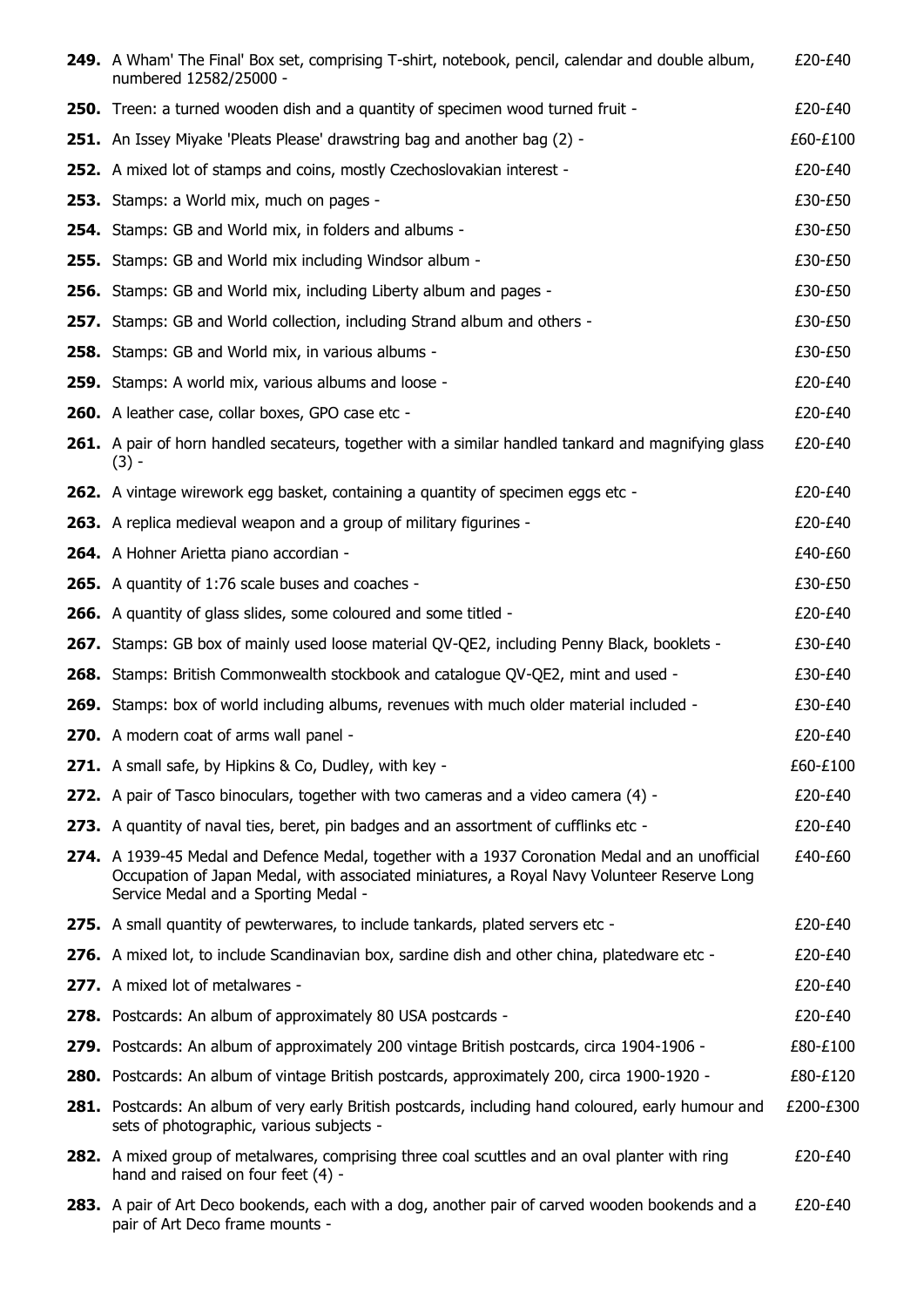| 284. A vintage Underwood 21 typewriter -                                                                                                                                                                                                     | £20-£40   |
|----------------------------------------------------------------------------------------------------------------------------------------------------------------------------------------------------------------------------------------------|-----------|
| 285. Postcards: twelve loose WWI postcards of tanks and battle scenes, published by Delta Fine Art<br>Co, and passed by Censor -                                                                                                             | £30-£40   |
| <b>286.</b> Postcards: an album of approximately 180 postcards, including photographic, topographical,<br>Ireland, London, Bath etc -                                                                                                        | £100-£200 |
| <b>287.</b> Postcards - and album of approximately 180 postcards, including Hastings, Hove and Sussex,<br>Ireland and Biarritz -                                                                                                             | £60-£100  |
| <b>288.</b> Postcards: a Japanese lacquered album, the pages decorated with landscape views, bamboo<br>and cranes, containing approximately 64 cards, of Japanese geisha, Yokohama and other titled<br>views, Ceylon, Malta, Gibraltar etc - | £200-£300 |
| 289. Postcards - an album of approximately 220 postcards, to include comic, military, greetings, Isle<br>of Man, GB topographical etc -                                                                                                      | £100-£120 |
| 290. A leather attaché/satchel and two small suitcases (3) -                                                                                                                                                                                 | £20-£40   |
| <b>291.</b> Stamps: a folder of Chinese stamps and other loose Chinese stamps and covers -                                                                                                                                                   | £20-£40   |
| 292. Stamps: a box of six albums, album leaves etc -                                                                                                                                                                                         | £20-£40   |
| 293. Stamps: a box of five albums, album leaves etc -                                                                                                                                                                                        | £20-£40   |
| 294. Stamps: a box of five albums of World stamps -                                                                                                                                                                                          | £20-£40   |
| 295. Of Railway interest: a collection of photographs, negatives and scrap books -                                                                                                                                                           | £20-£40   |
| 296. Charlie Bears: a plush collection bear 'Saffy' -                                                                                                                                                                                        | £30-£50   |
| 297. Charlie Bears: 'Pepper' -                                                                                                                                                                                                               | £30-£50   |
| 298. Charlie Bears: 'Lorna' -                                                                                                                                                                                                                | £30-£50   |
| 299. Charlie Bears: 'Tabrum' -                                                                                                                                                                                                               | £30-£50   |
| <b>300.</b> Charlie Bears: a limited edition bear 'Buddy' -                                                                                                                                                                                  | £30-£50   |
| <b>301.</b> A mixed lot, to include watches, watchmakers tools, micrometers etc, Kodak long service<br>medal etc -                                                                                                                           | £20-£40   |
| 302. A large polished brass jug -                                                                                                                                                                                                            | £20-£40   |
| 303. Of Sporting interest: a 1986 boxing programme for the Witherspoon v Bruno heavyweight<br>championship fight, together with a handbill for the same fight (2) -                                                                          | £20-£30   |
| <b>304.</b> Postcards: an album of approximately 260 postcards, to include football, R.P., multi-views,<br>comic, Scottish clans, topographical etc -                                                                                        | £80-£100  |
| <b>305.</b> Postcards: an album of approximately 210 postcards, to include Malaysia, Ceylon, Caribbean<br>and other GB and foreign cards, (album a/f) -                                                                                      | £100-£200 |
| <b>306.</b> Stamps: World in four stockbooks and pages -                                                                                                                                                                                     | £30-£40   |
| 307. Stamps: Commonwealth (mostly) on showcards, sets and better -                                                                                                                                                                           | £40-£50   |
| <b>308.</b> Two Sheaffer fountain pens, a ballpoint and matching propelling pencil (4) -                                                                                                                                                     | £50-£60   |
| 309. Stamps: a World album and a small quantity of loose stamps -                                                                                                                                                                            | £20-£40   |
| 310. A small quantity of metalwares, including brass trivets, copper kettles etc -                                                                                                                                                           | £20-£40   |
| <b>311.</b> A plaster bust of a lady $(a/f)$ -                                                                                                                                                                                               | £20-£40   |
| 312. A group of five early 20th century photograph albums, including family groups, titled views etc,<br>together with a quantity theatrical and ballet programmes -                                                                         | £30-£50   |
| <b>313.</b> Stamps: a World album, together with a large quantity of loose stamps, covers etc -                                                                                                                                              | £100-£200 |
| 314. An Edwardian window table, the circular top inset with fabric panel under glass over inlaid<br>supports and shaped undertier -                                                                                                          | £20-£40   |
| 315. A brass framed fire screen, with painted mirrored panel -                                                                                                                                                                               | £20-£40   |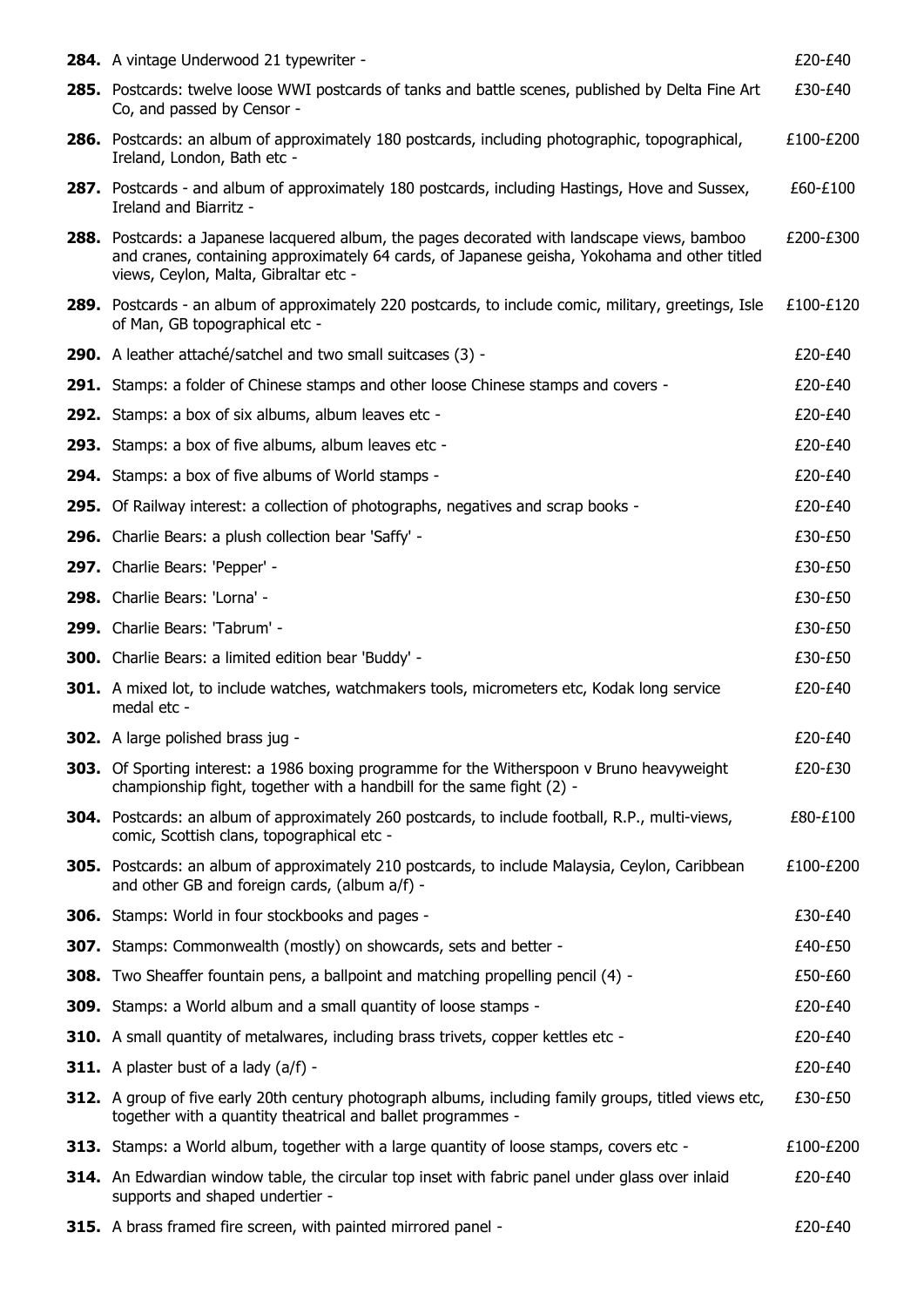| 316. A late Victorian walnut framed chaise longue, with carved and scrolled back and supports on<br>short turned legs -                           | £100-£150 |
|---------------------------------------------------------------------------------------------------------------------------------------------------|-----------|
| 317. A Georgian mahogany bureau, the fall front over two short and three long drawers and bracket<br>feet -                                       | £20-£40   |
| 318. A mahogany and line inlaid compactum wardrobe, with one mirrored door and one panelled<br>door -                                             | £20-£40   |
| <b>319.</b> A 19th century mahogany dressing table mirror, with oval swing plate on a serpentine base<br>fitted with a drawer over bracket feet - | £30-£50   |
| <b>320.</b> A walnut framed triptych folding dressing table mirror -                                                                              | £20-£40   |
| <b>321.</b> A 19th century mahogany toilet mirror, with rectangular swing plate over a base fitted with<br>three drawers and short bun feet -     | £20-£40   |
| <b>322.</b> A 19th century gilt framed pier mirror, the frame with rococo style decoration around three<br>plates -                               | £20-£40   |
| 323. A Victorian button back armchair, upholstered in blue and on slender short legs and casters -                                                | £30-£50   |
| 324. A small mahogany framed fretwork wall mirror, with pierced cresting and gilt highlights -                                                    | £20-£40   |
| 325. A large pine open bookcase, of waterfall design and with open back -                                                                         | £30-£50   |
| 326. A pine cupboard with drawer over panelled cupboard door -                                                                                    | £20-£40   |
| <b>327.</b> A pair of pine open bookcases and another similar (3) -                                                                               | £20-£40   |
| 328. A modern oak desk/dressing table, with two drawers -                                                                                         | £20-£40   |
| <b>329.</b> A modern oak five drawer chest, together with a matching two drawer chest -                                                           | £20-£40   |
| <b>330.</b> A single table lamp, decorated with butterflies and blossom -                                                                         | £20-£40   |
| 331. An oak dresser, with shelved top over a base fitted with two cupboard doors and an<br>arrangement of drawers -                               | £20-£40   |
| 332. An oak open bookcase, raised on short cabriole legs -                                                                                        | £20-£40   |
| 333. A group of three 19th century and later elbow chairs -                                                                                       | £30-£50   |
| 334. A mahogany and inlaid demi-lune side cabinet, the two doors with chevron inlay on tapering<br>legs -                                         | £20-£40   |
| 335. A large table lamp, by India Jane, decorated with birds -                                                                                    | £20-£40   |
| 336. An Edwardian mahogany and inlaid mantel clock -                                                                                              | £20-£40   |
| 337. A large rug/wall hanging, worked with birds and animals, approximately 185 x 125cm -                                                         | £20-£40   |
| 338. An Edwardian firescreen, inset with needlework panel -                                                                                       | £20-£40   |
| 339. A brass Corinthian column standard lamp, with William Morris style shade -                                                                   | £30-£50   |
| <b>340.</b> A modern high back chair,<br>upholstered with leopard print back rest and seat -                                                      | £20-£40   |
| 341. An oak folding occasional table, on bobbin turned legs, together with three footstools (4) -                                                 | £20-£40   |
| 342. A 19th century mahogany Pembroke style table, on ring turned legs -                                                                          | £20-£40   |
| <b>343.</b> An Edwardian mahogany and inlaid display cabinet, with shelved and mirrored top over single<br>door and tapering legs -               | £20-£40   |
| 344. A buttoned back leather captain's style swivel/desk chair -                                                                                  | £20-£40   |
| <b>345.</b> A George III style oak lowboy/table, with single frieze drawer and turned legs -                                                      | £20-£40   |
| <b>346.</b> A 19th century butlers tray and stand -                                                                                               | £60-£100  |
| 347. A George III Hepplewhite style elbow chair, with pierced back, drop in seat and square legs -                                                | £25-£30   |
| 348. A pair of modern adjustable stools -                                                                                                         | £20-£40   |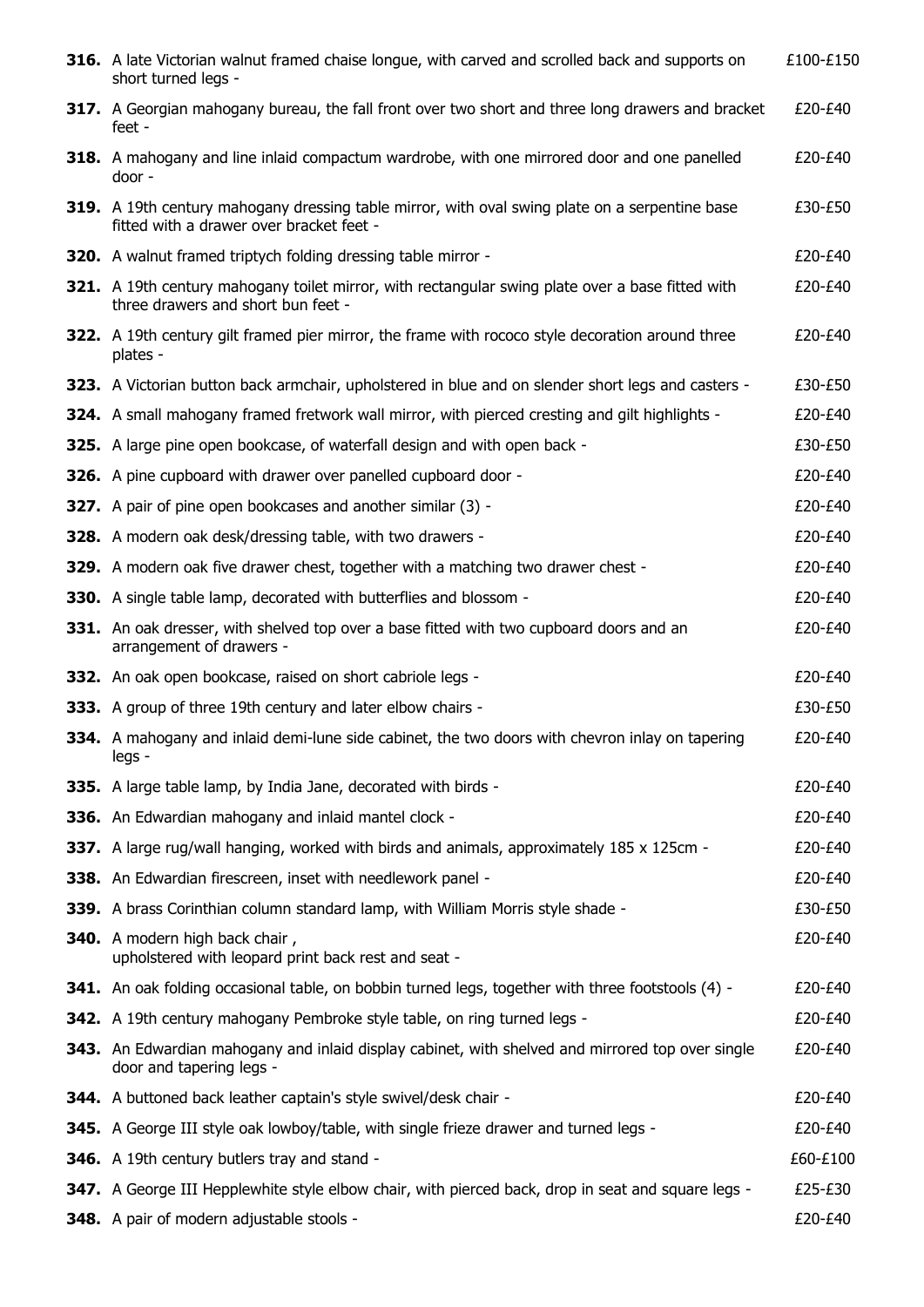| 349. A Victorian buttoned back armchair, with shaped back and scrolled arms, on short cabriole legs                                                                                     | £30-£50   |
|-----------------------------------------------------------------------------------------------------------------------------------------------------------------------------------------|-----------|
| <b>350.</b> A Victorian carved walnut elbow chair, with carved cresting, buttoned back and carved and<br>scrolled arms -                                                                | £30-£50   |
| <b>351.</b> A Victorian slipper chair, with shaped frame and buttoned upholstery -                                                                                                      | $f20-f40$ |
| <b>352.</b> A modern table, with rectangular top over two frieze drawers and square legs -                                                                                              | £30-£50   |
| <b>353.</b> A modern glass coffee table, with oval top and sculptural base -                                                                                                            | £30-£50   |
| 354. A modern wall mirror, in cream cushion style frame -                                                                                                                               | £20-£40   |
| 355. A brass column table lamp -                                                                                                                                                        | £20-£40   |
| 356. A camphor chest, carved with typical figural and boat decoration to cover and sides -                                                                                              | £40-£60   |
| 357. An oak framed aneroid barometer -                                                                                                                                                  | £25-£30   |
| 358. A vintage vanity wall mirror, circular and with light surround -                                                                                                                   | £20-£40   |
| 359. A grey anglepoise style lamp -                                                                                                                                                     | £20-£40   |
| <b>360.</b> A brass tiffin table, the top decorated with animals, figures and characters, in carved folding<br>stand and another charger/tray -                                         | £30-£50   |
| <b>361.</b> A brass topped tiffin table, decorated with figural and animal decoration, on folding base -                                                                                | £20-£40   |
| <b>362.</b> A French brass cased carriage clock, the enamel dial with Roman markers, with key -                                                                                         | £40-£60   |
| 363. An Ercol pine refectory table, together with four chairs -                                                                                                                         | £40-£60   |
| <b>364.</b> An oak bureau, the fall front with fitted interior over three long drawers -                                                                                                | £40-£60   |
| 365. A George II style lowboy/table, with two drawers over tapering legs -                                                                                                              | £30-£50   |
| <b>366.</b> An Edwardian inlaid armchair, upholstered in pink with carved and inlaid supports over<br>tapering legs and casters -                                                       | £30-£50   |
| 367. A large Edwardian mahogany and inlaid display cabinet, with two glazed doors enclosing glass<br>shelves and lined interior, all over an open shelf, tapering legs and spade feet - | £100-£200 |
| 368. A standard lamp -                                                                                                                                                                  | £20-£40   |
| 369. An Edwardian inlaid armchair, upholstered in pink with carved and inlaid supports, over<br>tapering legs and casters -                                                             | £30-£50   |
| 370. An early 19th century rosewood chiffonier, with brass gallery and mirror back and turned<br>supports, the base with brass and silk lined doors enclosing shelves -                 | £150-£200 |
| 371. A folding three tier plate stand -                                                                                                                                                 | £20-£40   |
| 372. An Edwardian mahogany and inlaid music cabinet, with four fall front drawers and a cupboard<br>door over shelf undertier -                                                         | £40-£60   |
| 373. An oak gateleg table, on turned supports -                                                                                                                                         | £20-£40   |
| 374. A modern magazine table, with oval top over magazine rack -                                                                                                                        | £20-£30   |
| 375. An oak cupboard, with two carved doors on short legs -                                                                                                                             | £20-£40   |
| 376. An oak barleytwist standard lamp -                                                                                                                                                 | £20-£40   |
| 377. An oak dresser, of small size, with shelved top over two drawers and cupboard doors -                                                                                              | £40-£60   |
| 378. A reproduction bow fronted floor standing corner cabinet by Epoca -                                                                                                                | £20-£40   |
| 379. A modern hardwood coffee table -                                                                                                                                                   | £20-£40   |
| <b>380.</b> A reproduction open armchair, with button back and padded seat and arms -                                                                                                   | £20-£40   |
| <b>381.</b> A vintage sewing table and contents -                                                                                                                                       | £20-£30   |
| <b>382.</b> A pair of Ercol dining chairs -                                                                                                                                             | £20-£40   |
| 383. A gilt framed convex wall mirror -                                                                                                                                                 | £20-£40   |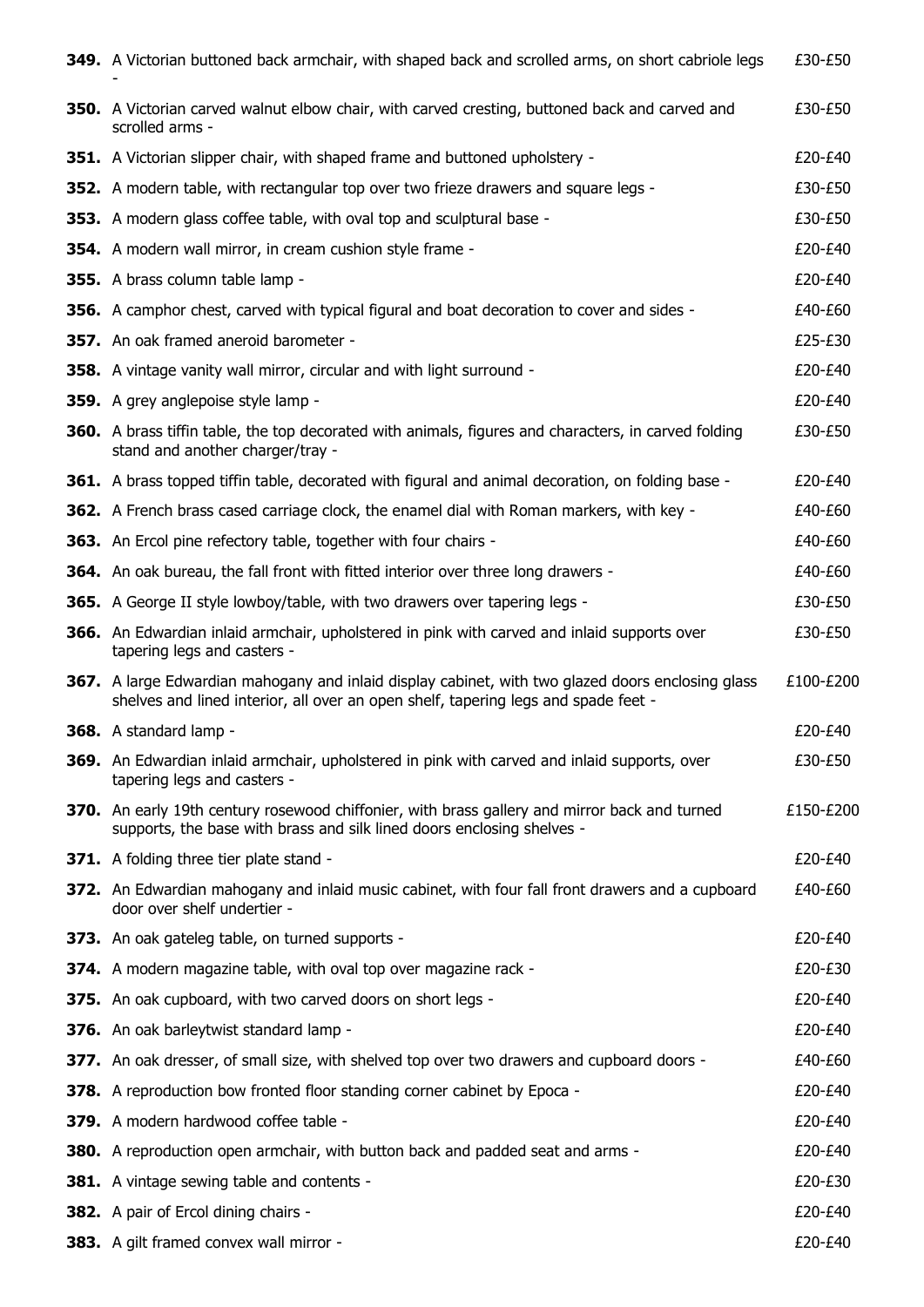| <b>384.</b> A button back armchair, raised on short legs -                                                                                                                        | £20-£40   |
|-----------------------------------------------------------------------------------------------------------------------------------------------------------------------------------|-----------|
| 385. A modern nest of three tables -                                                                                                                                              | £20-£40   |
| 386. A Chinese style table lamp -                                                                                                                                                 | £20-£40   |
| 387. An anglepoise style lamp -                                                                                                                                                   | £20-£40   |
| <b>388.</b> A late 19th century wall clock, the circular dial with Roman markers -                                                                                                | £40-£60   |
| <b>389.</b> Two carved book slides -                                                                                                                                              | £20-£40   |
| 390. A box/purdonium -                                                                                                                                                            | £20-£40   |
| 391. A set of four cream Danetti dining chairs -                                                                                                                                  | £40-£60   |
| <b>392.</b> A 19th century rosewood fold over table, the rectangular swivel top enclosing fitted writing<br>box, all on central column and quantrefoil base, with lion paw feet - | £100-£150 |
| 393. A Knole drop end sofa, upholstered in heraldic fabric -                                                                                                                      | £80-£100  |
| 394. A 19th century oak tilt top table, the circular top on central column and three legs -                                                                                       | £20-£40   |
| 395. A modern hardwood standard lamp and a similar table lamp -                                                                                                                   | £20-£40   |
| <b>396.</b> A Ladderax modular wall unit, with three sections, each with cupboard with sliding doors,<br>shelves and further drawers for cupboard sections -                      | £250-£300 |
| <b>397.</b> A G-Plan extending dining table, together with six matching chairs -                                                                                                  | £100-£200 |
| 398. An Edwardian and inlaid display cabinet, with stained and leaded glass doors enclosing lined<br>shelves, on tapering legs -                                                  | £60-£100  |
| 399. A G-Plan folding table -                                                                                                                                                     | £30-£50   |
| <b>400.</b> An early 20th century sectional style bookcase, each with sliding doors -                                                                                             | £40-£60   |
| 401. A pine dressing table,<br>with two drawers -                                                                                                                                 | £20-£40   |
| 402. A pine dressing table,<br>with three drawers -                                                                                                                               | £20-£40   |
| 403. A cut glass table lamp, with etched floral decoration -                                                                                                                      | £30-£40   |
| 404. A cut glass table lamp and another frosted glass lamp (2) -                                                                                                                  | £30-£40   |
| 405. A Jentique nest of three tables -                                                                                                                                            | £30-£50   |
| 406. A walnut veneered pie crust occasional table, on leaf and scroll capped legs and feet -                                                                                      | £30-£50   |
| 407. An oak framed two seater chair back settee, with pierced splat back, padded seat and turned<br>supports united by stretchers -                                               | £20-£40   |
| 408. An Edwardian library style armchair, with carved top rail, upholstered back, arms and seat and<br>turned supports -                                                          | £20-£40   |
| 409. An early 20th century oak table top stationery cabinet, with two doors opening to reveal a<br>fitted interior, labelled for Partridge and Cozens, Fleet St, Londo            | £100-£200 |
| 410. A stripped pine trunk -                                                                                                                                                      | £40-£60   |
| 411. An Edwardian wall hanging corner display cabinet -                                                                                                                           | £20-£30   |
| 412. A Victorian pine chest of drawers, fitted with two short and three long drawers -                                                                                            | £80-£100  |
| 413. An Art Deco triptych dressing table mirror -                                                                                                                                 | £20-£40   |
| 414. A nest of three mid century teak tables -                                                                                                                                    | £40-£60   |
| 415. A teak corner TV stand -                                                                                                                                                     | £20-£40   |
| 416. A two tier window table, with shaped top and undertier -                                                                                                                     | £20-£40   |
| 417. A group of small furniture items, including two Canterburys, book rack etc -                                                                                                 | £20-£40   |
| 418. An Edwardian lift top piano stool -                                                                                                                                          | £20-£40   |